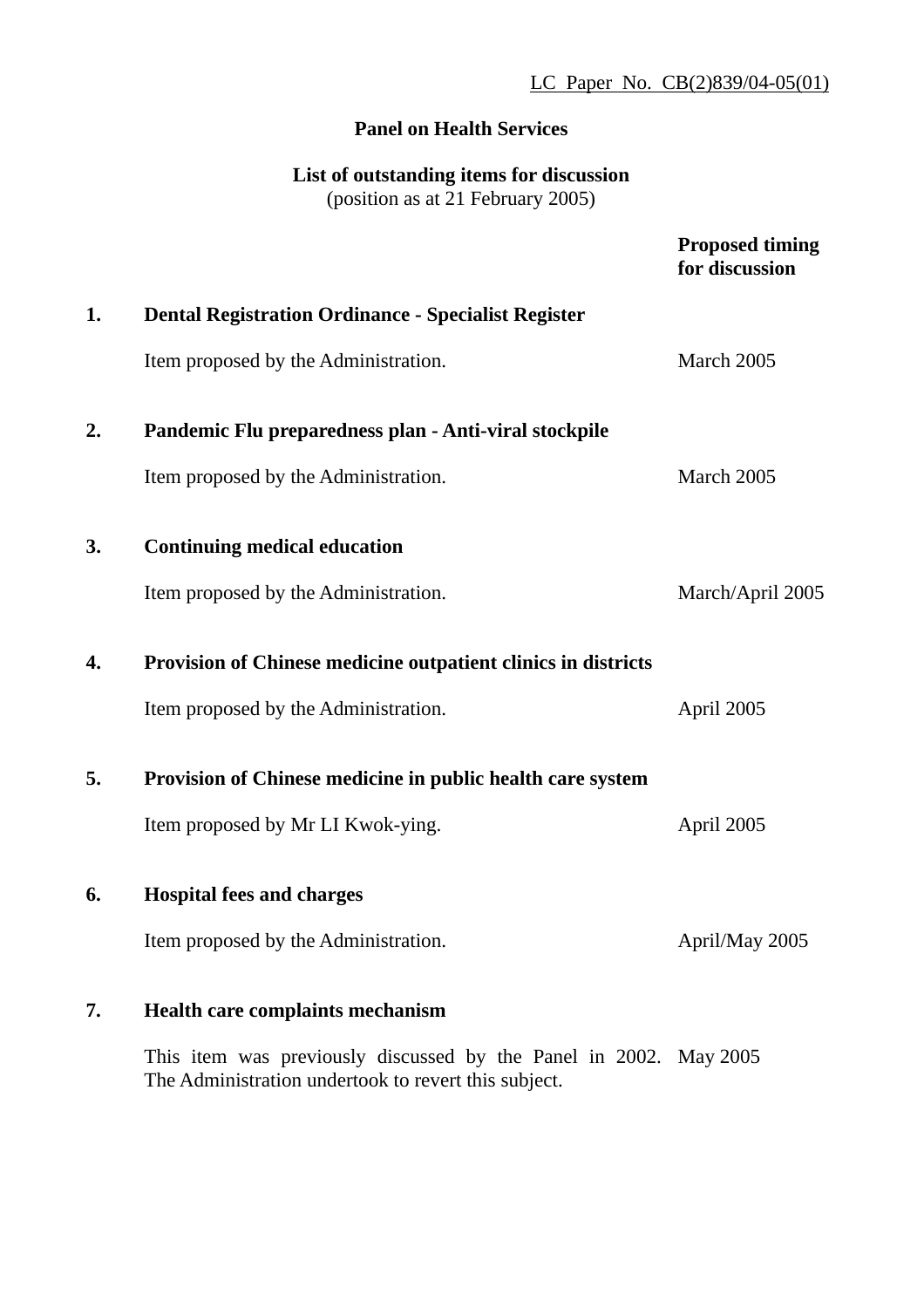To be confirmed

To be confirmed

To be confirmed

#### **8. Review of the Quarantine and Prevention of Disease Ordinance (Cap. 141)**

The Administration gave an undertaking to the Subcommittee May/June 2005 to monitor the implementation of the recommendations of the SARS Expert Committee and the HA Review Panel on the SARS Outbreak formed under the Panel to conduct a comprehensive revamp of the Quarantine and Prevention of Disease Ordinance (Cap. 141), having regard to the operational experience in combating the last SARS epidemic and the changing patterns of international trade and people movement and to better meet present day circumstances.

#### **9. New hospital on Lantau**

Item proposed by the Administration. June/July 2005

#### **10. Setting up of a registration system for clinical psychologists**

Item proposed by Dr KWOK Ka-ki.

#### **11. Redevelopment of Prince of Wales Hospital (PWH)**

Item proposed by the Administration.

The item was previously discussed by the Panel on 14 June 2004. Members requested the Administration to report in due course the outcome of the feasibility study to explore the Public/Private Partnership option to see if it could enhance efficiencies in the PWH project.

#### **12. Long-term health care financing**

Item proposed by the Administration.

Members were briefed on the key findings of the Administration's initial research on the feasibility of a medical savings scheme in Hong Kong, i.e. the Health Protection Account (HPA) scheme, on 14 June 2004. Members' views on the HPA scheme were mixed.

 $- 2 -$